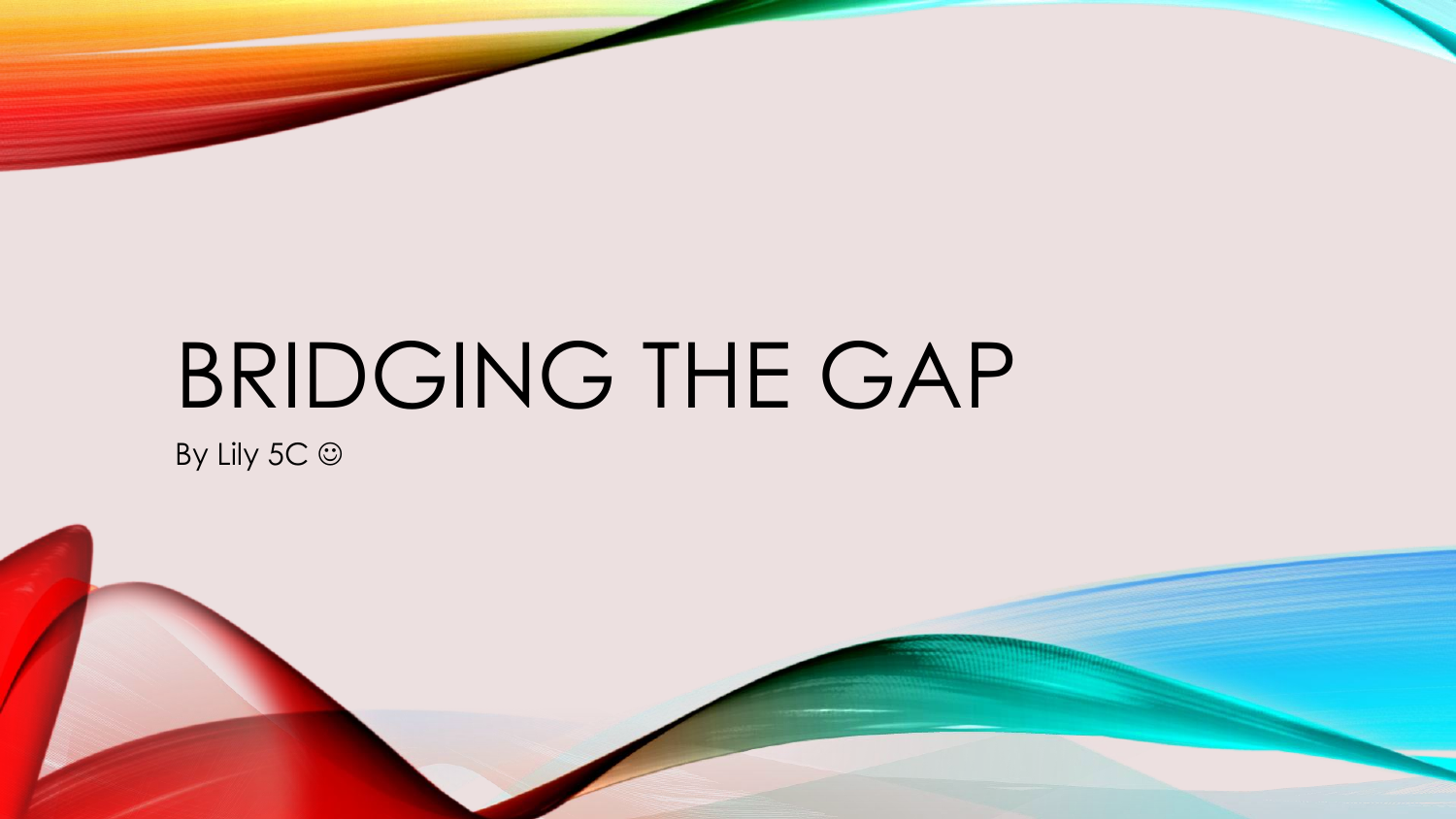# GOLDEN GATE BRIDGE

I designed my bridge on The Golden Gate. I chose this bridge because it is really pretty and is a suspension bridge which is what I wanted to build.

I thought I should do it because I had been over it and under it in 2018. So I know what it looks like very well.



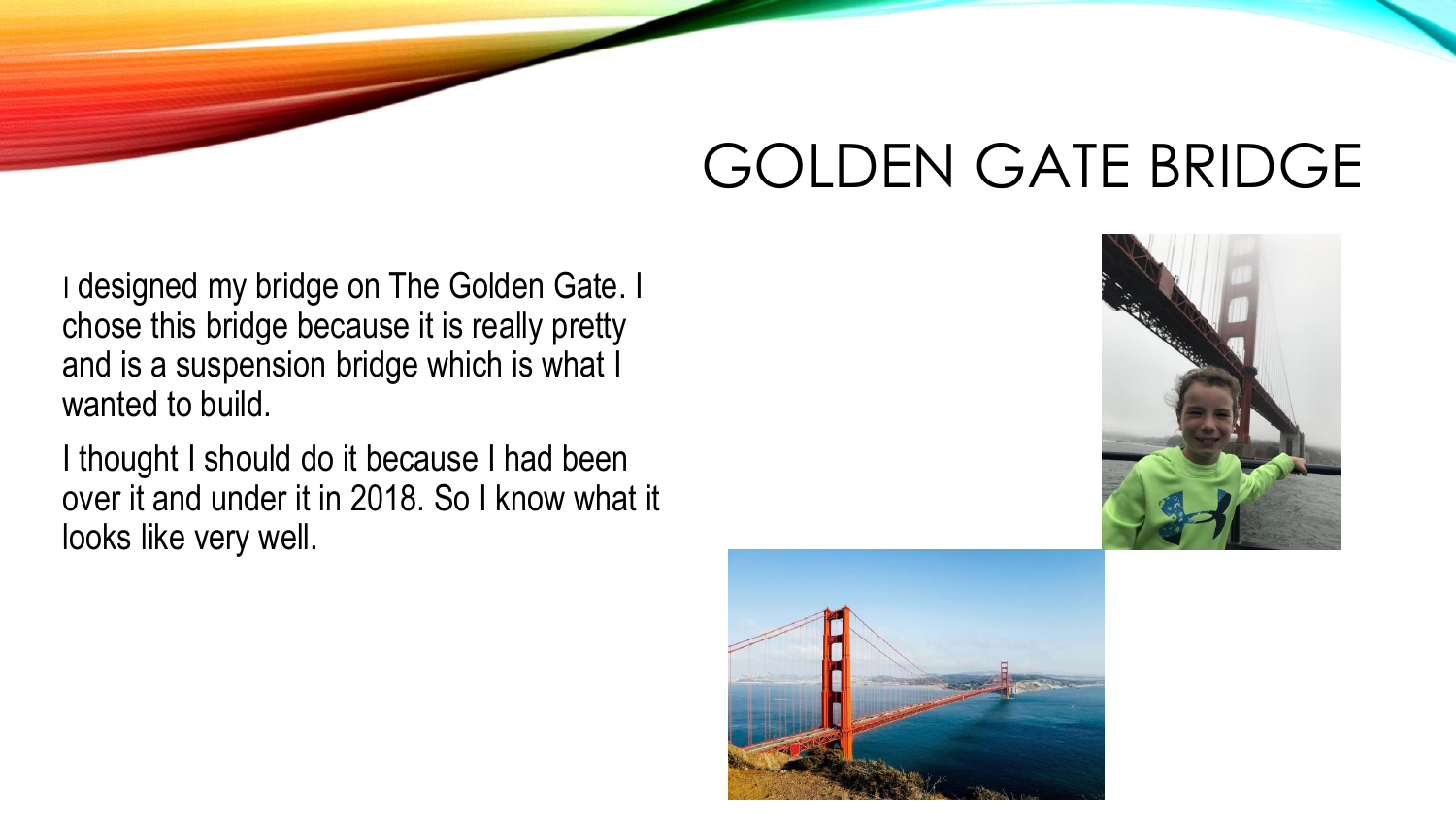# MAIN TOWER CROSS

As you can see in the picture I have designed the main towers in a cross shape. That is to make the structure stronger and more stable preventing it from collapsing.

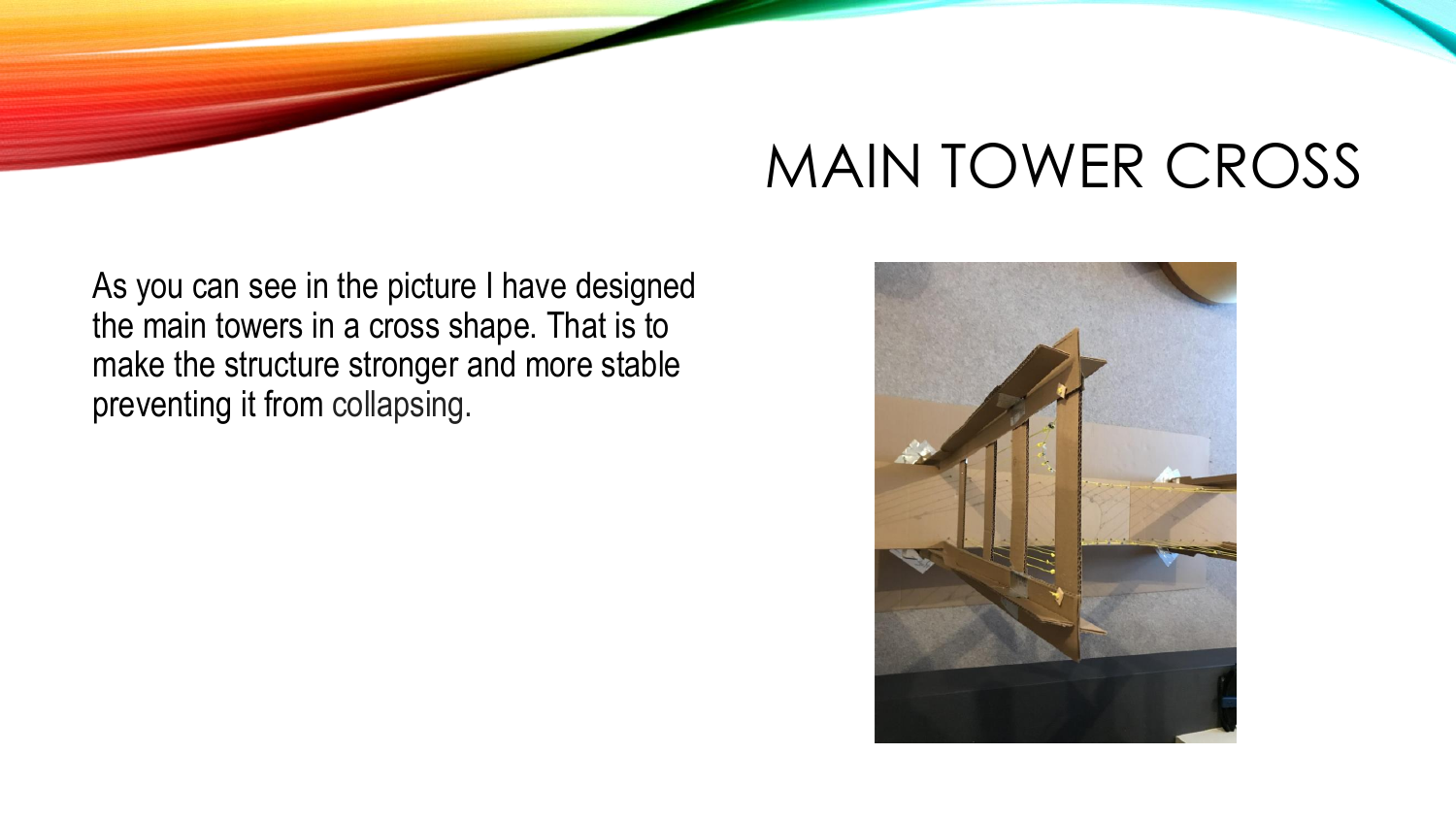#### BRACING

On my bridge I used different types of bracing which is used to strenthen the bridge and provide stability. I used bracing like there is on the Golden Gate bridge there is horizontal bracing at the top and cross bracing at the bottom.

The cross bracing is held on by hot glue and the horizontal bracing is held on by duck tape and glue.

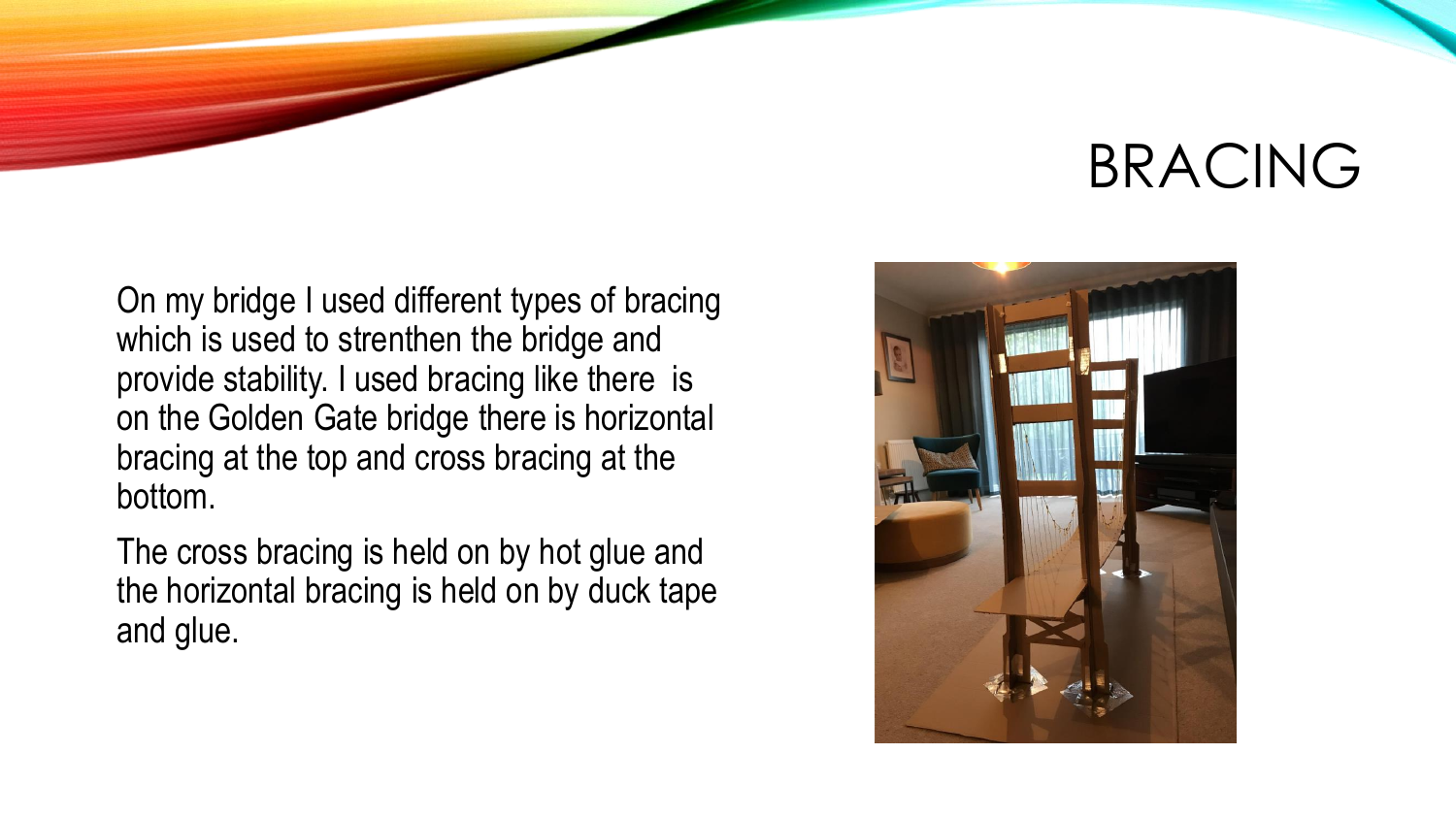#### CABLE

Like the Golden Gate Bridge mine has cables to support the bridge deck.

The cables on my bridge are made out of string, tape and lollipop sticks. The lollipop sticks are under the bridge to make sure that the string does not fall through the holes that we drilled into the bridge

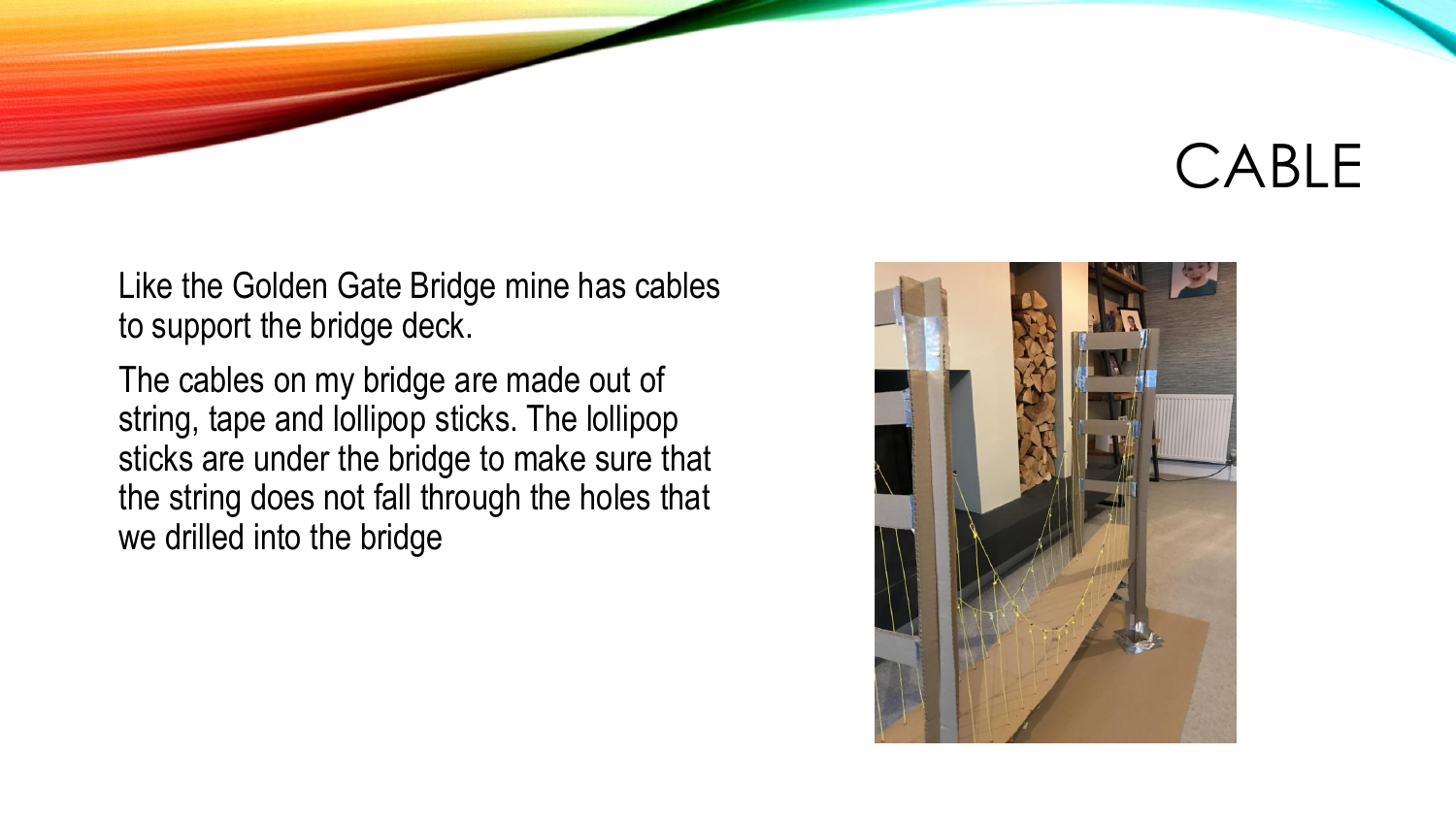#### MY CABLE PLAN

- This is my plan for the cable. I did a plan to find out how long each piece of string needed to be.
- I drew my plan on squared paper because then it would be more accurate.